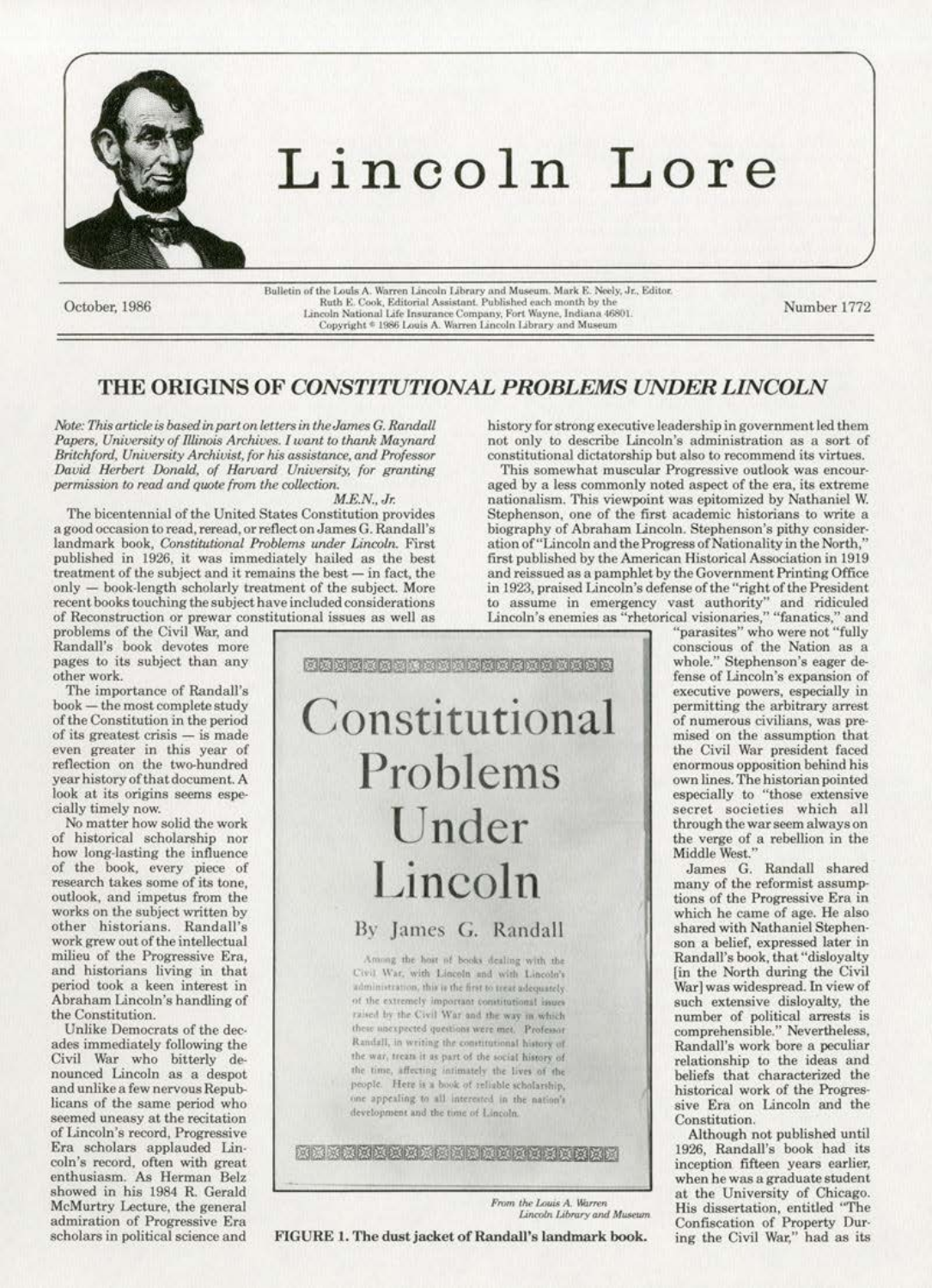subject "the use of extreme methods in crippling an enemy." The work was rather denunciatory in tone:

On both sides the methods of conducting the war were of questionable reputability, and this was true not only in unauthorized orders, and in breaches of discipline, but in many measures which received the full sanction of government. The humanizing effect of modern international law has been nowhere more strikingly revealed than in the guarantees which have been introduced for the security of the lives and property of non-combatants, and the principle of the inviolability of private property on land has been established. Yet the thoughtless repetition of that abominable war song "Marching through Georgia" is but a glorification over the disreputability of Sherman's most famous campaign and the failure of this sort of inhuman warfare to produce a sentiment of condemnation is but an evidence of callousness due to the frequency of such outrages.

By 1918 a manuscript called "Constitutional Problems of the Civil War" was more or less complete, and it surely retained some of the anti-war assumptions of Randall's doctoral dissertation.

For part of the vaguely "progressive" doctrines of Randall's early years was a critique of war. Such views were relatively common during the Progressive Era, despite the more potent nationalism prevalent in those times. As a devout Presbyterian, Randall gave a number of talks for religious groups that revealed his early social and political views. Many of these were anti-saloon lectures, but in notes for a program on "Capturing Politics for God" he denounced the usual litany of other Progressive Era social evils, "RR frauds, bought elections, unspeakable graft, city police live on reg. toll for protec. of vice. Labor War in Colo. Dynamiters - Condition in Hopewell. Water cure in Philippines." The last named was a notorious torture method used by the United States Army in the Philippines at the turn of the century, and Randall's denunciation of it in an otherwise conventional clean government and anti-corruption lecture reveals his roots in the minority, anti-imperialist camp of Progressive Era social thought.

In another of his lay religious talks, Randall denounced war itself as "An Outworn World Idea." With the actual advent of war in Europe in 1914 and America's intervention in 1917, Randall's doctrines were put to the test. Speaking before the Westminster League in Salem, Virginia, on May 19, 1918, Randall dealt directly with the "Religious Bearings of the War." For thoughtful Christians the extreme patriotism of the churches in the warring countries was troubling. Randall considered "Christianity combative" a "sinister tendency," to be sure, but he denounced mainly non-Christian and anti-Christian doctrines for upholding war. Indeed, the "supreme task of this war," Randall argued, was to "discredit" the "negation of Christianity" in the Nietzschean "Superman" philosophy that "might is right."

Randall also attacked the social Darwinian idea that war was "biologically necessary," arguing that the "fittest" were not necessarily the "fiercest" and that the biological struggle in nature was "not between... [members of the] same species.' The notes for his talk reveal a message mainly of Christian brotherhood and vicarious love.

Xns of world must lay aside differences. Xn unity must come. Only force that can bring peace. Force can't bring peace. Int'l Soc'sm cant. Collapsed completely. Genuine world wide Xty will brng peace.

But in the end, Randall's message in the little talk proved not to be one of pacifist internationalism but, instead, one of nationalistic denunciation of "the sort of religion that the Kaiser stands for." The notes for the talk continued:

Kaiser for ever making speeches about his army, & often

brings in references to God. God on German side. Lincoln: Are we on God's side. God is no partisan.

The reality of war proved as challenging to Randall's intellectual assumptions as it did to most intellectuals of the Progressive Era. Or perhaps one should say that war proved as tempting. Randall was too old for active service, but he had talents the United States government could put to use in its war effort and he volunteered them. While teaching at little Roanoke College in Salem, Virginia, Randall offered to write propaganda for the Committee on Public Information and the National Board for Historical Service. Notes for an article on "Censorship in Germany," for example, accused the enemy power of practicing the "worst c[ensor]ship possible . . . [The] Gov[ernment] controls ev'thing that pertains to ideas. "Germany," he wrote, "is under martial law." Randall's emphasis on the extreme degree of censorship in Germany provided a necessary contrast with what he knew about censorship among all the major powers in the Great War from a study of the confidential files of the War College Division of the United States War Department. From that study he concluded that "Certain recent news leaks in the United States indicate the desirability of a more strict control of the press." He knew that "only one important paper" had been suppressed along with "a few I.W.W. organs, socialist papers, & peace papers." Likewise, few newspapers had been suppressed in France. But the Defence of the Realm Act in England imposed rather great restrictions on civil liberties there.



From the Louis A. Warren

Lincoln Library and Museum

FIGURE 2. Lincoln's image invoked in World War I propaganda.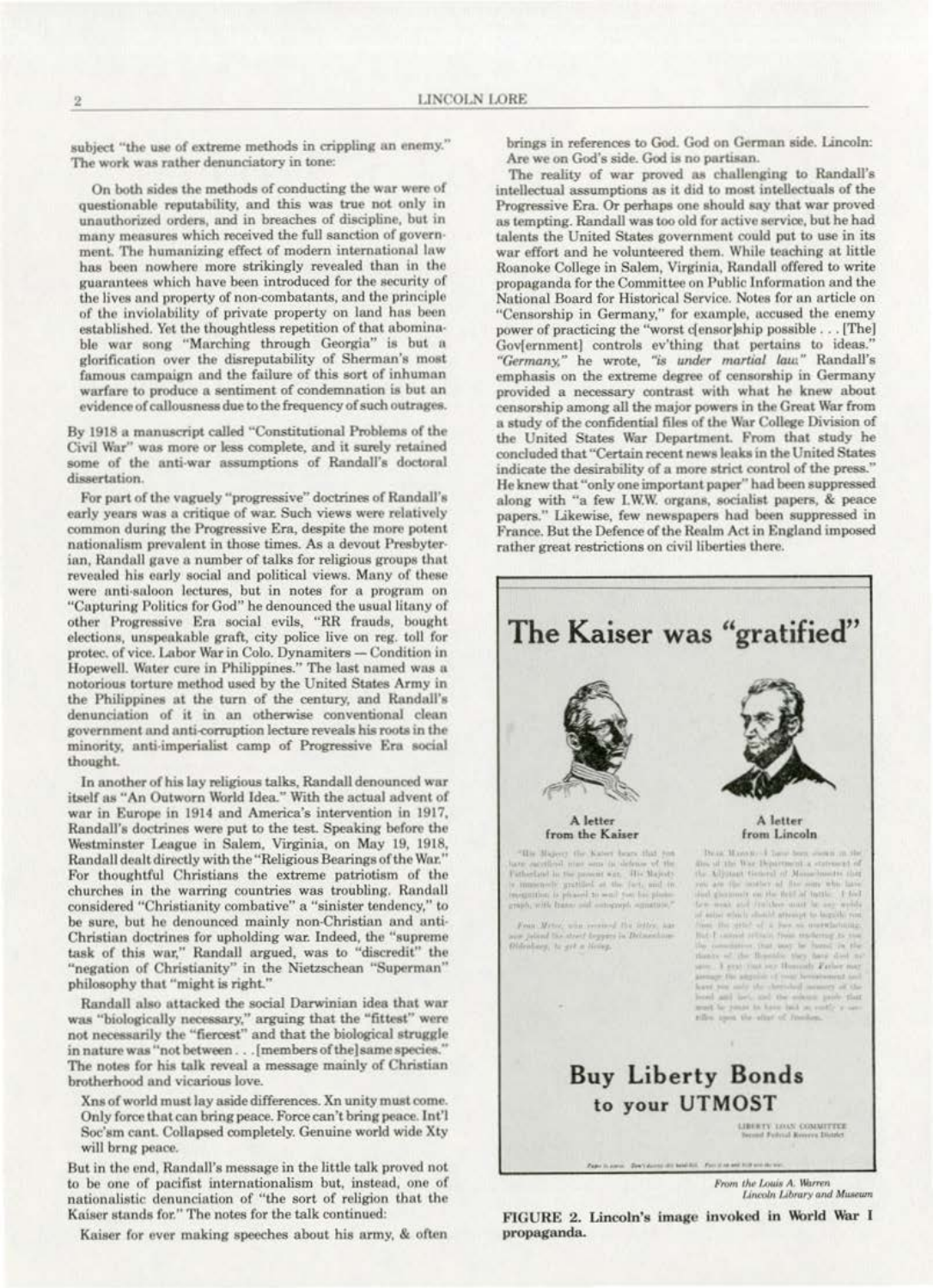War College authorities as well as those of the National Board for Historical Service and the Committee on Public Information examined his articles before they were submitted for publication. In general, the ideas he espoused during the war were nicely summed up in his suggestion that the *War* Encyclopedia being prepared by the CPI include "a short statement on the Theory of Military Necessity. Germany seems to hold that any otherwise illegal thing may be done on the plea of military necessity, that inter arma silent leges, etc., whereas the American and Anglo-Saxon point of view is much more restrictive, that war does not countenance extreme illegality, and that even in the most desperate times the rule of Jaw should prevail."

After the war Randall worked as historian for the United States Shipping Board until 1919 and entertained the idea of becoming a historian for the general staff. Soon, however, he returned to teaching, first at the University of Richmond in Virginia. The University of Illinois finally ended his uncertainty about his career by offering him a teaching job in 1920. Randall was thirty·nine years old by the time he resumed life as a scholar in 1920 and had outgrown some of his more youthful views. He was now an experienced bureaucrat whose voluntary efforts in behalf of the Woodrow Wilson administration's war effort had evolved into direct work for the government itself.

There had never been any element of coercion in these career changes, and Randall's views on war naturally altered somewhat with these dramatic developments in the historian's professional life. In manuscript notes entitled "A Constitu· tional View of the Civil War.'' obviously contemporary with World War I, Randall showed his sharp awareness of the similarity of issues in his own and Lincoln's eras:

. a new tendency to refer to American experience during the Civil War has arisen since the historic action of Congress on April 6, 1917, for it is evident that in pursuing some of its vital war policies the Wilson administration will have to face precisely the same general questions as did that of Lincoln.

When it was all over, Randall's view was that the Wilson administration had faced them weU, or certainly better than "militaristic" countries had. Looking at America's experience in the Civil War, Randall said, "It is true that dangerous possibilities lurked in the executive 'suspension of the writ,' that civilians were made prisoners of state by the thous[ands] and without judicial process, that some of the Union military officers out of touch with Lincoln's spirit had the erroneous notion that war breaks down the rule of Jaw and substitutes the rule of force, that as a consequence of imperfect central control over subordinate officers many frivolous arrests were made and unwarranted orders executed. The anti-administration alarm raised by such an agitator as Vallandigham and his 'peace party' may even have had, here and there, some foundation. Yet in the main, and viewing the whole period not merely the first year of the war, it is evident that the limitations of governmental power were carefully heeded, - so carefully that at times it did seem that war was actually being conducted *in vinculis,* which may, after all, be the best way for it to be conducted." Randall added, "Lincoln's intention, it must be remembered, was often milder than the temper of the officers who carried out the Union policy."

The date of this manuscript is uncertain, though it is surely of war vintage or latet; but the change in emphasis from Randall's earlier ideas is noteworthy. Before the war, Randall had focused on the "extreme methods" of fighting the Confederacy. He found them of"questionable reputability, and this was true not only in unauthorized orders, and in breaches of discipline, but in many measures which received the full sanction of government." After U.S. entry into World War I,

Randall saw Civil War abuses of power mainly as "a consequence of imperfect. control over subordinate officers." The change was subtle. It was a matter of emphasis. And yet, in a scholar as balanced and judicious as Randall it was surely important. The propaganda needs of the United States government in World War I led Randall to soften his criticism of the conduct of the American Civil War and to justify Lincoln's record on civil liberties so that America seemed consistently in her history to uphold law and the Constitution amidst war efforts.

The eventual result was an ambivalent book which seems, on the one hand, to condemn many Union war policies and, on the other hand, to praise Abraham Lincoln's record overall. The problem is that the manuscript retained some of the antiwar views of the prewar dissertation, whereas other parts were informed by a greater sympathy for government vigor induced by Randall's recent experience of the World War. When he promoted his book to publishers as representing fifteen years' work, Randall unconsciously explained its curiously ambivalent nature, for more than most books, this one had truly evolutionary origins.

Promoting the book, incidentally, proved to be a problem for Randall. He thought his work had commercial possibilities, apparently, but Harcourt, Brace refused even to read the manuscript. Macmillan; Little, Brown; and Houghton, Mifflin all rejected it after reading the manuscript, on the grounds that the book simply was not commercial. Probably Randall's decision not to compare Lincoln's constitutional problems with Wilson's or to invoke recent constitutions] works on civil liberty like those of Zechariah Chafee doomed the manuscript to a small audience. So, too, may its ambivalence have hurt it. as well as its pedantic style, apparently a conscious departure from Randall's more vigorous writing on current constitutional issues for popular journals .

When Yale University Press dragged its feet an unconscionably long time in evaluating the manuscript, Randall decided to pay for publication himself. Appleton's finally brought the book out in 1926, but Randall had paid them the oosts of production for the 1,500 copies published. This must have been something of a wrenching move for the frugal Randall, and he kept careful records of the book's sales, as he attempted to recoup his investment.

His intellectual investment - fifteen years, off and on, of work on the manuscript - paid off well, for *Constitutional* Problems under Lincoln was widely reviewed, almost always favorably, and it helped make Randall famous.

Not long before publication of the book, an old friend of Randall's, a political scientist named Edwin P. Tanner, read the manuscript and commented on it in a letter:

I do differ a little from your general interpretation. Personally l think the whole idea of the War Power contains enormous dangers which it seems to me you together with most writers on the subject minimize. You show that you realize them of course. Sut somehow you give the impression that Lincoln was nearly always right. Now, I yield to nobody in my admiration for the sense and moderation of Lincoln. These are outstanding. Nevertheless, I think his theory of the War Power was dangerous in the extreme.

RandaU's reply was Quite revealing:

I may have gone too far in justifying the extreme war powers. My real convictions are similar to yours, - that many dangers lurk in the war power theory. Possibly my admiration for Lincoln has carried me too far.

James G. Randall was a great historian, and the Lincoln field has never since his death quite regained the place it beld in American historical literature while he was writing. Therefore, most students in the field today have at one time or another thought about Randall's vision of Abraham Lincoln. Many, knowing him to have been, as Richard Current